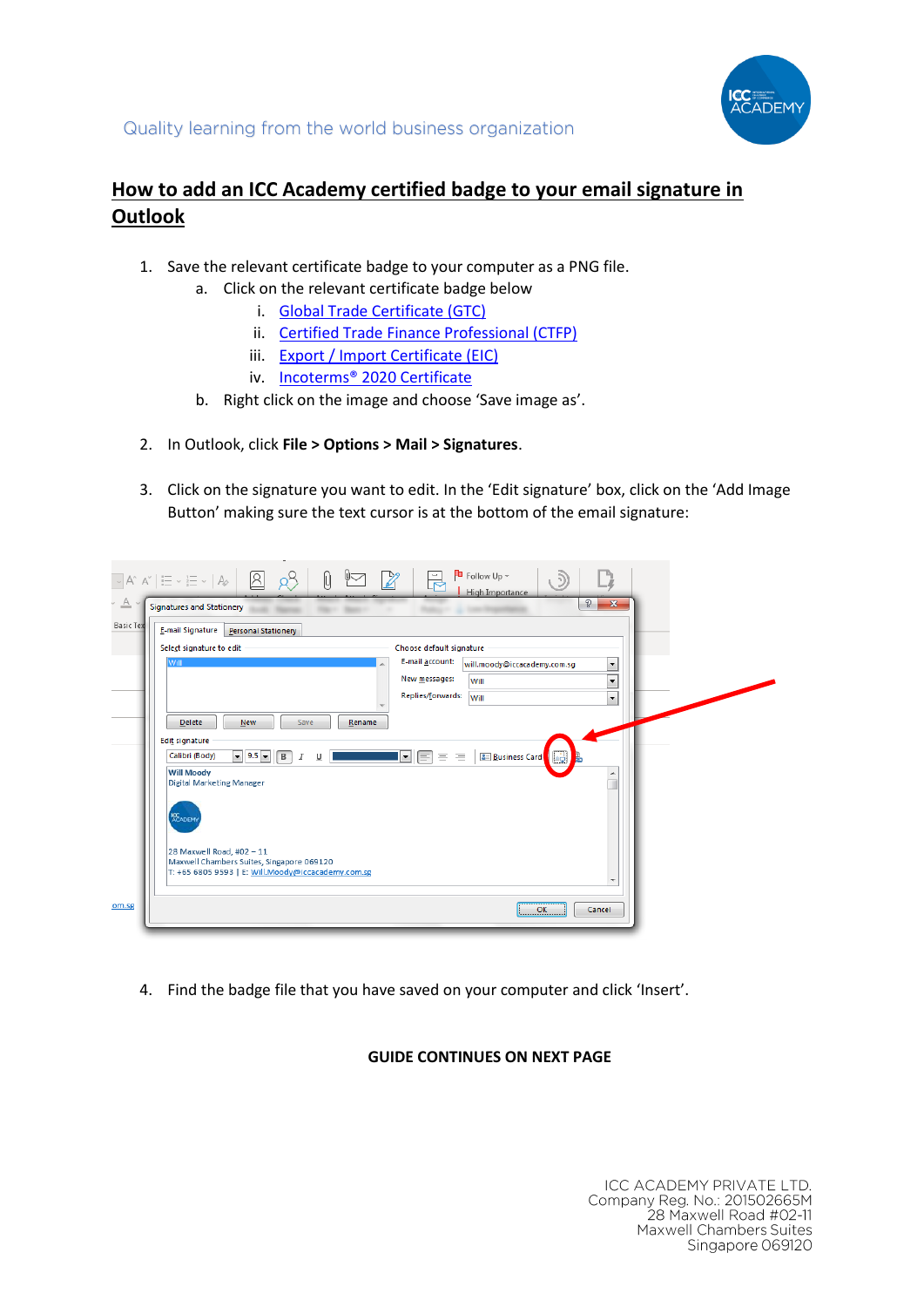

5. Click on the image in your signature so a dotted line border appears and then click the 'Hyperlink' button:



- 6. Insert the relevant link to your certificate in the dialog box and click 'OK'
	- a. Certified Trade Finance Professional (CTFP): <https://icc.academy/certified-trade-finance-professional/>
	- b. Global Trade Certificate (GTC): <https://icc.academy/certifications/icc-global-trade-certificate/>
	- c. Export/Import Certificate (EIC): <https://icc.academy/certifications/export-import-certificate/>
	- d. Incoterms® 2020 Certificate: <https://icc.academy/certifications/incoterms-2020-certificate/>

|    | <b>Edit Hyperlink</b>                |                        |                                                           |                          | P.<br>$\mathbf{x}$ |
|----|--------------------------------------|------------------------|-----------------------------------------------------------|--------------------------|--------------------|
|    | Link to:                             |                        | Text to display: << Selection in Document>>               |                          | ScreenTip          |
|    | $\mathbf{E}$<br><b>Existing File</b> | Look in:               | <b>My Documents</b><br>۰                                  | €                        |                    |
|    | or Web Page                          | Current                | Audacity                                                  | ▴                        | Bookmark           |
| Ed |                                      | Folder                 | <b>Custom Office Templates</b>                            |                          | Target Frame       |
|    | Ç.<br><b>Place in This</b>           |                        | <b>Ran</b> My Data Sources                                |                          |                    |
|    | <b>Document</b>                      | <b>Browsed</b>         | My Received Files                                         | Ξ                        |                    |
|    |                                      | Pages                  | Zoom<br>国<br><b>CDCS</b>                                  |                          |                    |
|    | 作り                                   |                        | debug<br>€                                                |                          |                    |
|    | <b>Create New</b><br>Document        | Recent<br><b>Files</b> | 国<br><b>GD Passport</b>                                   |                          |                    |
|    |                                      |                        | Thanks for attending the ICC Livecast - WM                | ۰                        |                    |
|    | $\mathbb{Z}$                         | Address:               | https://icc.academy/certified-trade-finance-professional/ | $\overline{\phantom{a}}$ | Remove Link        |
|    | $E$ -mail<br><b>Address</b>          |                        |                                                           |                          |                    |